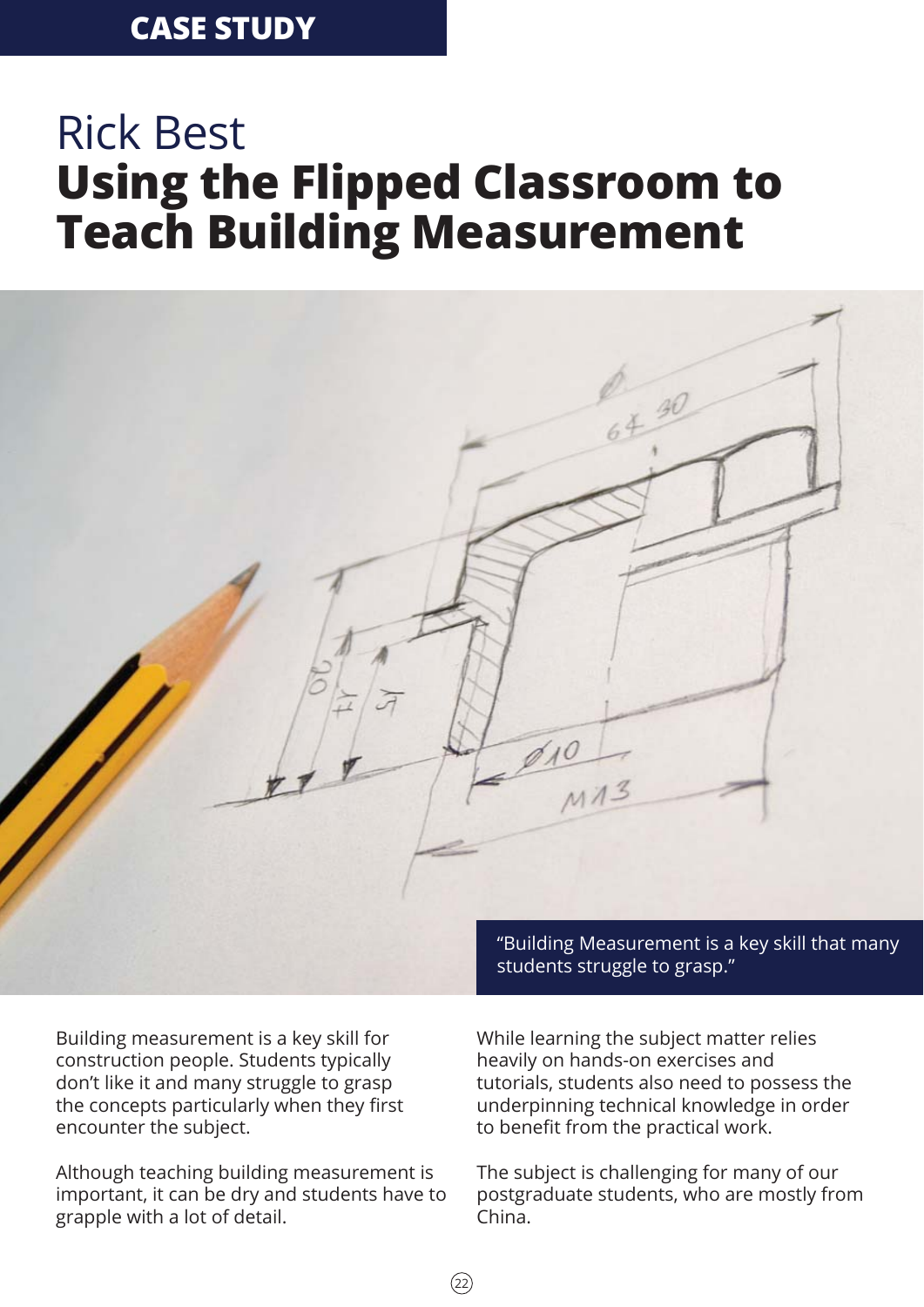Postgraduate classes are run in three day intensive blocks and the compressed delivery added to problems associated with English proficiency make the subject particularly difficult for some.

In view of these challenges it was decided that a flipped classroom approach may offer greater benefit to students, with the basic knowledge being delivered online and more class time being devoted to tutorial work rather than to lectures.

Apart from allowing more class time for practising measurement with tutor assistance, making subject content available online can increase opportunities for students to revisit lecture material where and when they choose.

This is likely to be particularly valuable for students from non-English speaking backgrounds.

# **Microlearning**

The flipped approach was also inspired by a paper entitled 'Bite Size is the Right Size: How microlearning shrinks the skills gap in higher education'.

This paper, produced by the Grovo company in the US, suggests that the best learning occurs when content is delivered in 'bitesized chunks' that combine visual and audio content.

The paper includes a pertinent quote from Confucius: "What I hear, I forget. What I see, I may remember. What I do, I understand." This seems particularly apt in the context of teaching building measurement.

The basic idea was to produce short narrated and animated video clips that each explained just one or perhaps two (related) concepts which students could watch/listen to on a laptop, tablet or smart phone away from class.

These clips could be viewed as many times as necessary so that students would be able to fully understand the content before attempting related tutorial work in class.

#### **The Process**

Initially five clips were produced, each dealing with a single topic. The average length of the clips is around eight minutes.

Rick produced a roughly animated PowerPoint presentation for each topic with roughly sketched diagrams and a voice over recording using Camtasia software.

These raw presentations were than transformed by Bond architecture student Richard Jedryas and Bond animation graduate Joseph Wood, using Videoscribe software to provide more engaging animation than was possible in PowerPoint.

Richard also produced polished illustrations to replace the rough diagrams. Piano blues tracks were recorded and added to the beginning and end of each clip to provide a little extra interest.

The initial set of clips was intended as a proof of concept, with a view to expand the project and produce a large suite of clips covering most of the basic concepts covered in Measurement 1.

#### **Reception**

The clips have been shown to a variety of people and have been well received. For example:

*'I have looked at the three videos, and I think they are very good. It is possible that even I could pass a test on these concepts' – Prof Emeritus Ron Best, former Dean of Education at Roehampton University (UK)*

*'I've just watched several of the videos on ilearn….. Honestly speaking, this kind of way is really useful and help a lot, I think especially for those students whose first language is not English. I really like it! I will keep tracking the videos with the progress of the lectures. It surely can help me a lot to strength the understanding and knowledge of this course. Greatly appreciated!' – international student in Measurement 1 (postgraduate).*